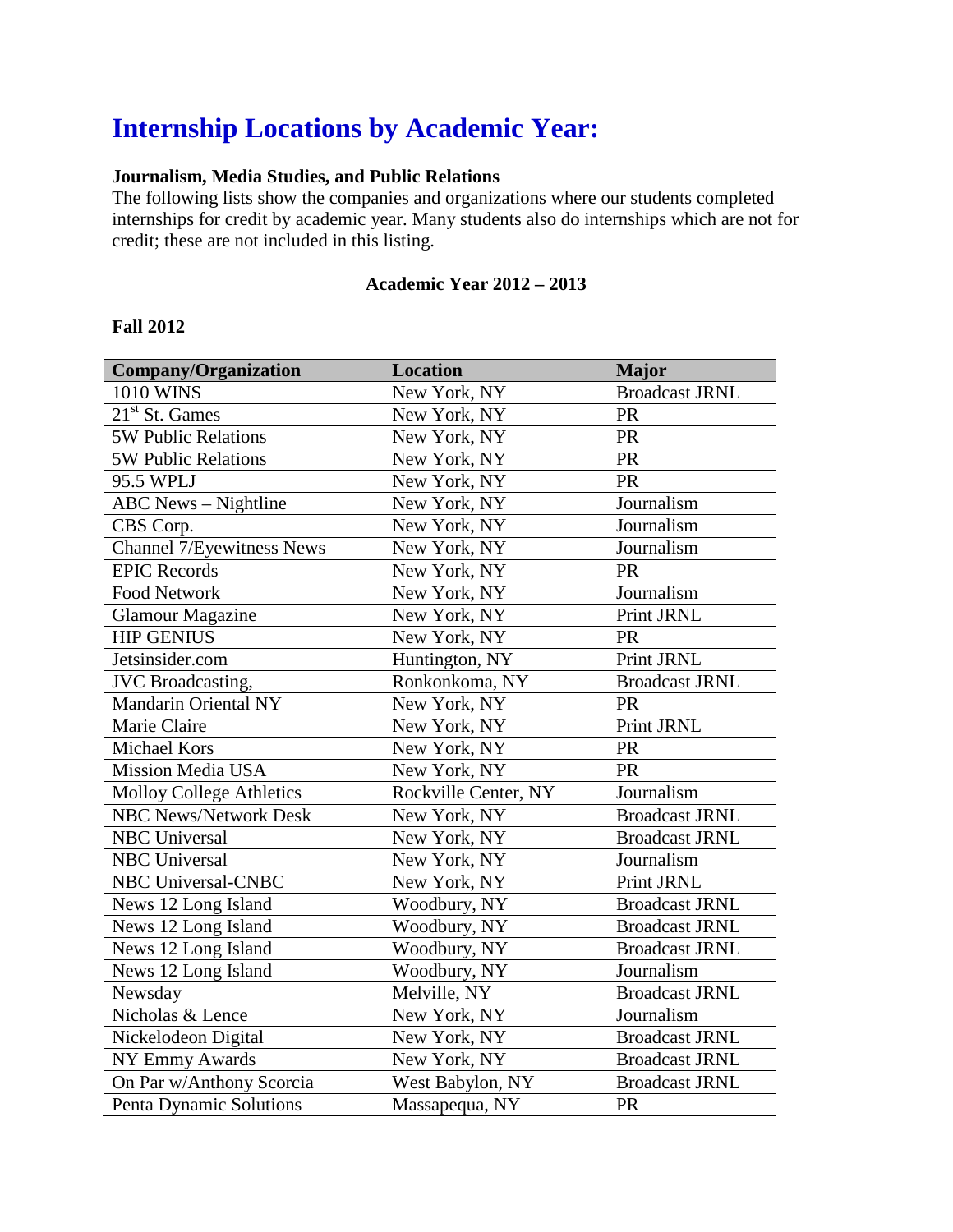| <b>Company/Organization</b>      | <b>Location</b>   | <b>Major</b>          |
|----------------------------------|-------------------|-----------------------|
| Penta Dynamic Solutions          | Massapequa, NY    | <b>PR</b>             |
| Primedia, Inc.                   | Garden City, NY   | <b>PR</b>             |
| Quinn & Co.                      | New York, NY      | <b>PR</b>             |
| Redbook Magazine                 | New York, NY      | Journalism            |
| <b>Revolver Magazine</b>         | New York, NY      | Print JRNL            |
| <b>Scripps Howard Foundation</b> | Washington, DC    | Print JRNL            |
| <b>Sesame Workshop</b>           | New York, NY      | <b>PR</b>             |
| She's Game Sports                | Allston, MA       | Journalism            |
| Sirius XM Radio                  | New York, NY      | Journalism            |
| Sirius XM Radio                  | New York, NY      | Journalism            |
| Sirius XM Satellite Radio        | New York, NY      | <b>Broadcast JRNL</b> |
| <b>Sony Music Entertainment</b>  | New York, NY      | <b>PR</b>             |
| Special Olympics NJ              | Lawrenceville, NJ | <b>PR</b>             |
| Stamp the Band, Inc.             | New York, NY      | Journalism            |
| <b>Street Games</b>              | New York, NY      | <b>PR</b>             |
| The Britto Agency                | New York, NY      | <b>PR</b>             |
| <b>Ultimate Athlete</b>          | Northport, NY     | <b>Broadcast JRNL</b> |
| WABC-TV                          | New York, NY      | <b>Broadcast JRNL</b> |
| <b>Wendy Williams Show</b>       | New York, NY      | <b>Broadcast JRNL</b> |
| <b>WFAN-AM</b>                   | New York, NY      | Journalism            |
| XO Group                         | New York, NY      | Journalism            |
| YinOva                           | New York, NY      | Journalism            |
| Zimmerman/Edelson, Inc.          | Great Neck, NY    | <b>PR</b>             |

## **Spring 2013**

| <b>Company/Organization</b>       | <b>Location</b>     | <b>Major</b>          |
|-----------------------------------|---------------------|-----------------------|
| 42West                            | New York, NY        | <b>PR</b>             |
| <b>ABC</b> News                   | New York, NY        | <b>Broadcast JRNL</b> |
| <b>ADA/Warner Music Group</b>     | New York, NY        | <b>PR</b>             |
| <b>Anton Community Newspapers</b> | Mineola, NY         | <b>Broadcast JRNL</b> |
| Bicycle Music Co.                 | New York, NY        | <b>PR</b>             |
| <b>Blue Link Marketing</b>        | New York, NY        | Journalism            |
| Bonfire Impact, Inc.              | Westbury, NY        | Journalism            |
| Bonfire Impact, Inc.              | Westbury, NY        | Journalism            |
| Bottega Veneta                    | New York, NY        | <b>PR</b>             |
| <b>Brooklyn Nets</b>              | East Rutherford, NJ | <b>PR</b>             |
| Catalyst                          | New York, NY        | <b>PR</b>             |
| $CBS News - CBS$ This Morning     | New York, NY        | <b>Broadcast JRNL</b> |
| <b>CBS</b> News Radio             | New York, NY        | <b>Broadcast JRNL</b> |
| <b>CBS</b> News Sunday Morning    | New York, NY        | <b>Broadcast JRNL</b> |
| <b>CBS</b> Sports Network         | New York, NY        | <b>Broadcast JRNL</b> |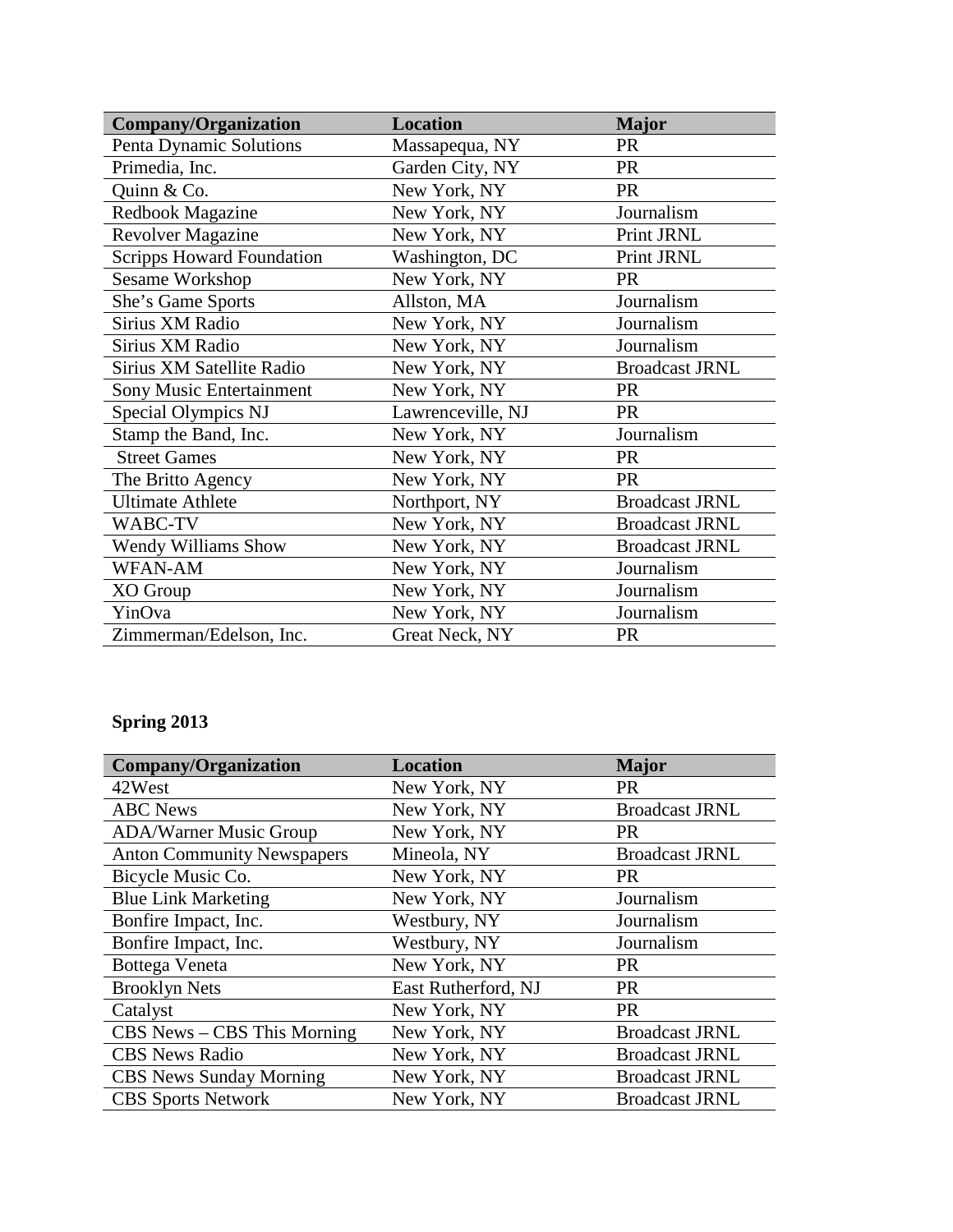| <b>Company/Organization</b>         | <b>Location</b>      | <b>Major</b>          |
|-------------------------------------|----------------------|-----------------------|
| <b>CBS</b>                          | New York, NY         | <b>Broadcast JRNL</b> |
| <b>CBS</b>                          | New York, NY         | Journalism            |
| <b>Channel One/CBS News</b>         | New York, NY         | <b>Broadcast JRNL</b> |
| <b>Clear Channel Media</b>          | New York, NY         | <b>Broadcast JRNL</b> |
| ClosetDash                          | New York, NY         | <b>PR</b>             |
| Corbett PR, Inc.                    | Floral Park, NY      | PR                    |
| Cox Media, Inc.                     | West Babylon, NY     | <b>Broadcast JRNL</b> |
| D&D PR                              | New York, NY         | <b>PR</b>             |
| Details Magazine                    | New York, NY         | Journalism            |
| <b>DKC Public Relations</b>         | New York, NY         | <b>Broadcast JRNL</b> |
| Elektro Magazine                    | New York, NY         | <b>PR</b>             |
| Fox Broadcasting Company            | New York, NY         | <b>PR</b>             |
| Fox News Channel                    | New York, NY         | Journalism            |
| Fox News                            | New York, NY         | Journalism            |
| Hearst – Cosmopolitan               | New York, NY         | Journalism            |
| <b>Hofstra Continuing Education</b> | Hempstead, NY        | <b>PR</b>             |
| <b>In2une Music</b>                 | New York, NY         | PR                    |
| <b>Inside Edition</b>               | New York, NY         | <b>Broadcast JRNL</b> |
| Joonbug                             | New York, NY         | <b>PR</b>             |
| Joonbug.com                         | New York, NY         | <b>PR</b>             |
| Le Grand Entertainment              | Thornwood, NY        | <b>Broadcast JRNL</b> |
| Live Nation Entertainment           | New York, NY         | PR                    |
| LiveNation                          | Westbury, NY         | <b>PR</b>             |
| Long Island Pulse                   | Patchogue, NY        | Print JRNL            |
| Long Island Report, HU              | Hempstead, NY        | Journalism            |
| Long Island Report, HU              | Hempstead, NY        | Print JRNL            |
| Lucky Magazine                      | New York, NY         | Print JRNL            |
| Marie Claire Magazine               | New York, NY         | Print JRNL            |
| <b>MMG</b>                          | New York, NY         | <b>Broadcast JRNL</b> |
| <b>Molloy College</b>               | Rockville Center, NY | <b>Broadcast JRNL</b> |
| Moodswing 360                       | New York, NY         | <b>PR</b>             |
| <b>MTV News</b>                     | New York, NY         | Journalism            |
| <b>MTV</b>                          | New York, NY         | Journalism            |
| New York 1                          | New York, NY         | Journalism            |
| News 12 Long Island                 | Woodbury, NY         | <b>Broadcast JRNL</b> |
| News 12 Long Island                 | Woodbury, NY         | <b>Broadcast JRNL</b> |
| Newsday.com                         | Melville, NY         | <b>Broadcast JRNL</b> |
| Newsday.com                         | Melville, NY         | Journalism            |
| Nightlife Metro                     | New York, NY         | Journalism            |
| NY <sub>1</sub>                     | New York, NY         | <b>Broadcast JRNL</b> |
| <b>NY Emmy Awards</b>               | New York, NY         | <b>PR</b>             |
| NY Emmy Awards                      | New York, NY         | <b>PR</b>             |
| <b>NYSE Euronext</b>                | New York, NY         | <b>PR</b>             |
| OpenSky.com                         | New York, NY         | Print JRNL            |